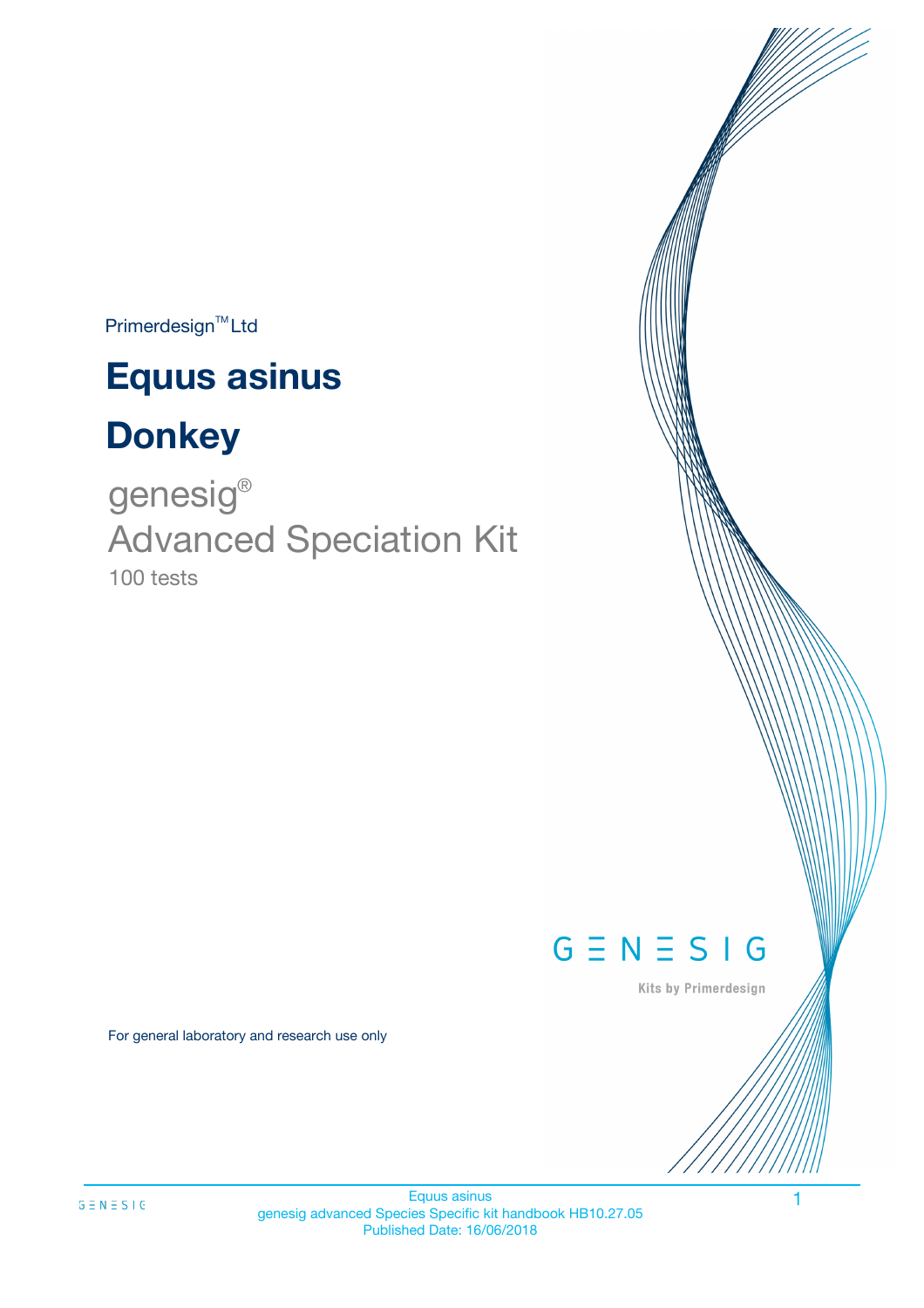### Principles of the test

#### **Real-time PCR**

This kit provides a method for detecting Equus asinus mitochondrial DNA in food samples. The kit is based on the PCR amplification of a unique species-specific tag present in the mitochondrial genome. The mitochondrial genome is an ideal target since it has been sequenced for many different species. This allows comprehensive bioinformatics analysis followed by careful design to ensure specific detection of the desired species whilst excluding detection of other related species. Furthermore, since there are multiple copies of each mitochondrial genome within each cell, the detection sensitivity for this kit is up to 100 times greater than that of a test which targets a single copy locus within the nuclear DNA genome.

PCR amplification is detected by means of a hydrolysis probe ("Taqman-style") which is degraded during PCR, releasing fluorescence. The fluorescence trace can be used to both detect and quantify the number of copies of Equus asinus mitochondrial DNA present in the sample.

#### **The 'advanced' speciation principle**

Primerdesign's advanced speciation kits represent a significant advancement in PCR-based speciation testing. These kits are supplied in a multiplex format enabling both species-specific and 'universal animal' detection in a single well. The relative signals produced by each of these tests allows the user to calculate speciation percentages with minimal sample usage. Furthermore, the unique application of a positive control sample as a PCR calibrator allows the user to increase the accuracy of their reported results. This calibration also helps overcome many of the assumptions and hurdles associated with PCR, enabling accurate inter-laboratory testing.

An advanced speciation test allows the user to calculate what percentage of sample is derived from the species of interest, along with the sensitivity of the particular test.

#### **Positive control**

The kit contains a Equus asinus DNA positive control sample for the PCR set up. This DNA is used to generate Ct values for both the species-specific and the universal component of the speciation test. The difference between these two values provides an accurate representation of a 100% Equus asinus sample.

Each time the kit is used, at least one positive control reaction must be included in the run. This positive sample demonstrates that both sets of primers and probe are detecting the species of interest. If no amplification is observed for the positive control, the test results are invalid and must be repeated.

Care should be taken to ensure that the positive control does not contaminate any other kit component which would lead to false-positive results. This can be achieved by handling this component in a Post PCR environment. Care should also be taken to avoid cross-contamination of other samples when adding the positive control to the run. This can be avoided by sealing all other samples and negative controls before pipetting the positive control into the positive control well.

#### **Negative control**

To validate any positive findings a negative control reaction should be included every time the kit is used. For this reaction the RNase/DNase free water should be used instead of template. A negative result indicates that the reagents have not become contaminated while setting up the run.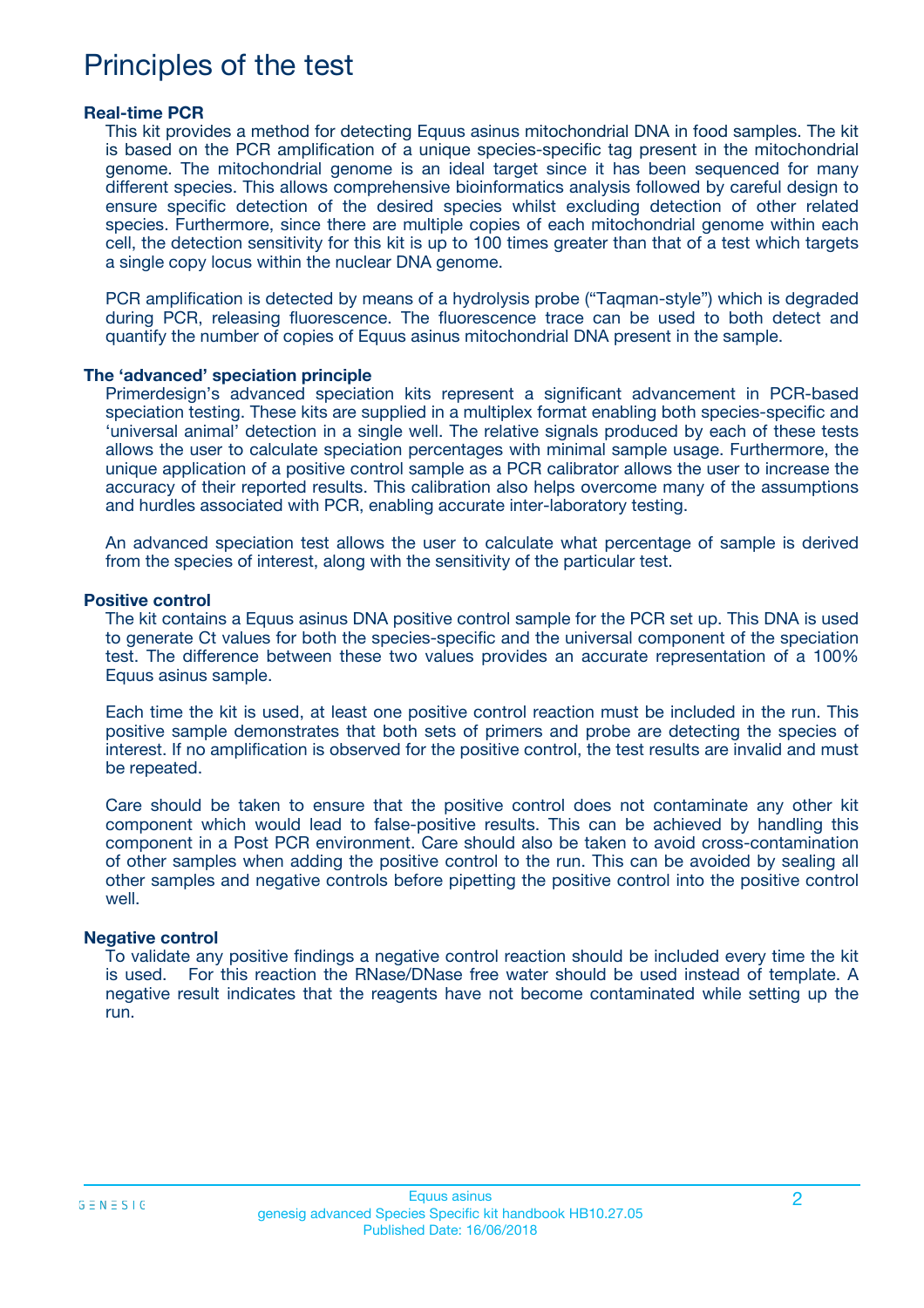#### **Endogenous control**

One of the functions of the universal meat signal is to serve as an endogenous control, confirming the extraction of a valid biological template. An early universal meat signal indicates the presence of a good yield of animal material. A poor signal indicates that there is an insufficient amount of animal material to perform an accurate speciation test.

#### **Specificity**

The kit is designed to specifically detect Donkey species that are relevant to the food industry and to give negative detection on other possible animal species.

If you have a query about the detection status of a specific species or sub-species please enquire: enquiry@primerdesign.co.uk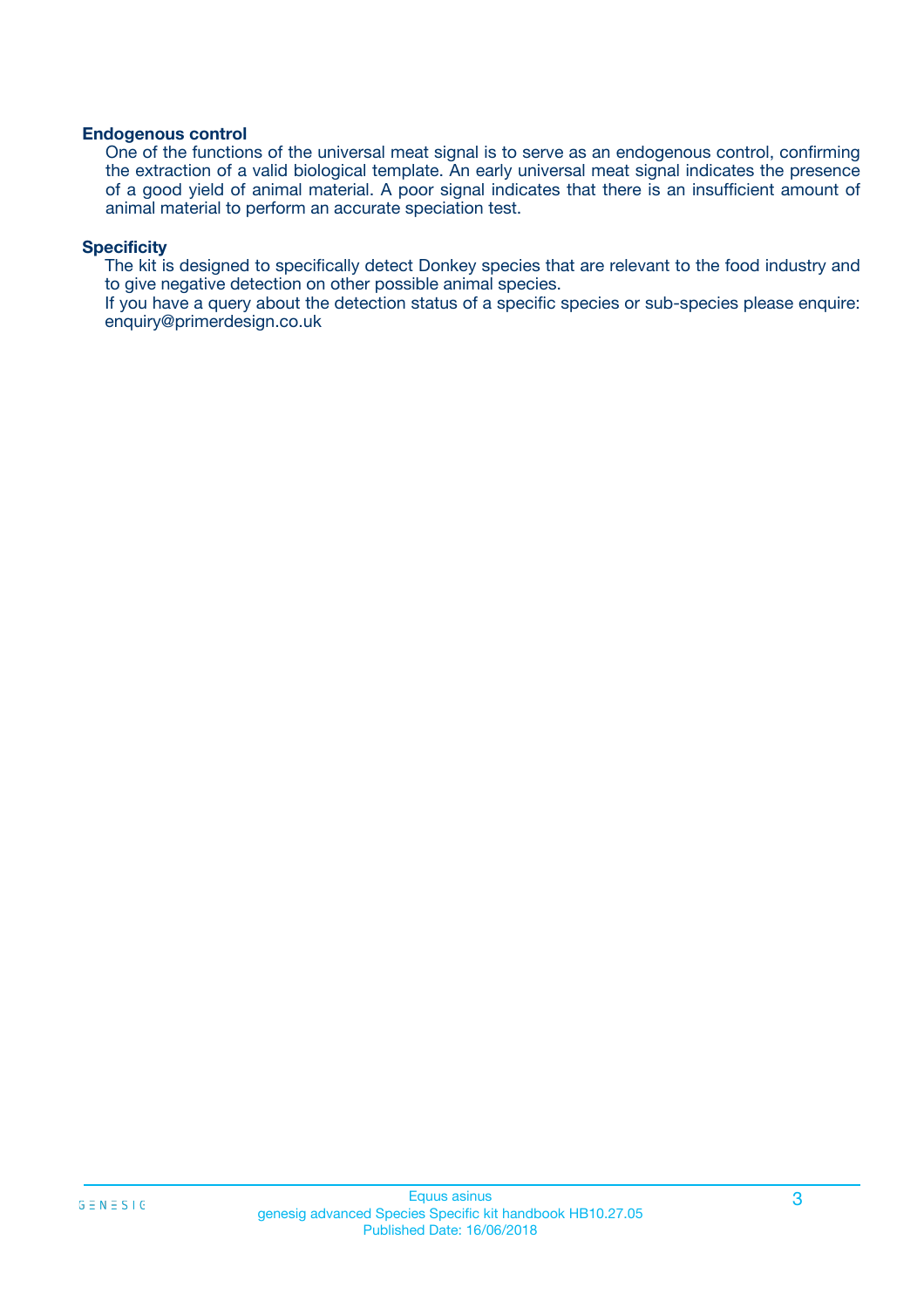## Kit contents

- **Equus asinus specific/Universal animal primer/probe mix (BROWN)** FAM/VIC labelled
- **Equus asinus positive control template (RED)**
- **RNase/DNase free water (WHITE)** for resuspension of primer/probe mix
- **Template preparation buffer (YELLOW)** for resuspension of positive control template

## Reagents and equipment to be supplied by the user

#### **Real-time PCR Instrument**

#### **DNA extraction kit**

This kit is recommended for use with genesig Easy DNA/RNA extraction kit. However, it is designed to work well with all processes that yield high quality DNA with minimal PCR inhibitors.

#### **oasig**TM **lyophilised or Precision®PLUS 2X qPCR Master Mix**

This kit is intended for use with oasig or PrecisionPLUS2X qPCR Master Mix.

#### **Pipettors and Tips**

**Vortex and centrifuge**

**Thin walled 1.5 ml PCR reaction tubes**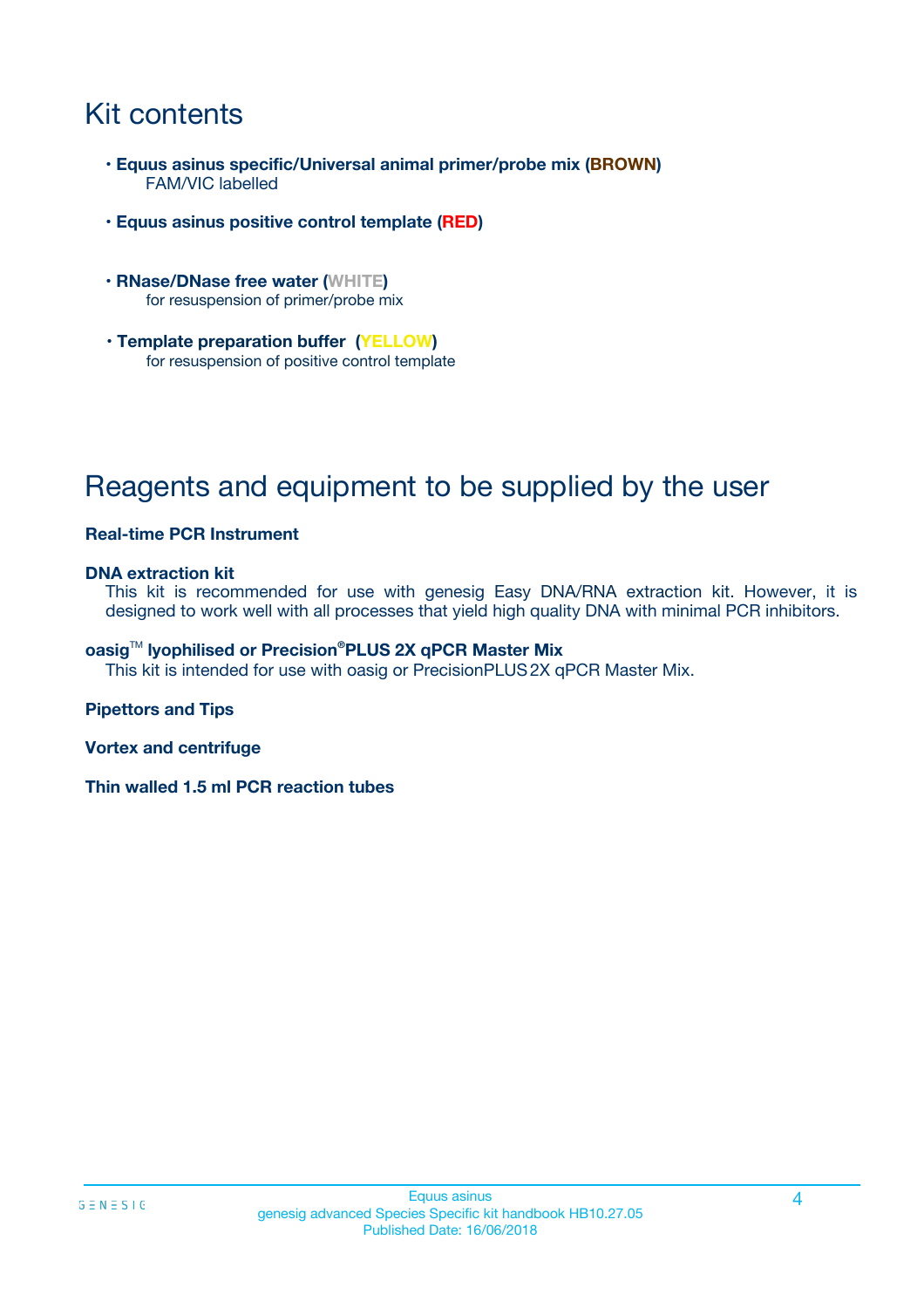### Kit storage and stability

This kit is stable at room temperature but should be stored at -20ºC on arrival. Once the lyophilised components have been resuspended they should not be exposed to temperatures above -20°C for longer than 30 minutes at a time and unnecessary repeated freeze/thawing should be avoided. The kit is stable for six months from the date of resuspension under these circumstances.

Primerdesign does not recommend using the kit after the expiry date stated on the pack.

### Suitable sample material

All kinds of sample material suited for PCR amplification can be used. Please ensure the samples are suitable in terms of purity, concentration, and DNA integrity. Always run at least one negative control with the samples. To prepare a negative control, replace the template DNA sample with RNase/DNase free water.

### Dynamic range of test

Under optimal PCR conditions genesig Equus asinus detection kits have very high priming efficiencies of >95% and can detect less than 100 copies of target template.

### Notices and disclaimers

This product is developed, designed and sold for research purposes only. It is not intended for human diagnostic or drug purposes or to be administered to humans unless clearly expressed for that purpose by the Food and Drug Administration in the USA or the appropriate regulatory authorities in the country of use. During the warranty period Primerdesign genesig detection kits allow precise and reproducible data recovery combined with excellent sensitivity. For data obtained by violation to the general GLP guidelines and the manufacturer's recommendations the right to claim under guarantee is expired. PCR is a proprietary technology covered by several US and foreign patents. These patents are owned by Roche Molecular Systems Inc. and have been sub-licensed by PE Corporation in certain fields. Depending on your specific application you may need a license from Roche or PE to practice PCR. Additional information on purchasing licenses to practice the PCR process may be obtained by contacting the Director of Licensing at Roche Molecular Systems, 1145 Atlantic Avenue, Alameda, CA 94501 or Applied Biosystems business group of the Applera Corporation, 850 Lincoln Centre Drive, Foster City, CA 94404. In addition, the 5' nuclease assay and other homogeneous amplification methods used in connection with the PCR process may be covered by U.S. Patents 5,210,015 and 5,487,972, owned by Roche Molecular Systems, Inc, and by U.S. Patent 5,538,848, owned by The Perkin-Elmer Corporation.

### **Trademarks**

Primerdesign™ is a trademark of Primerdesign Ltd.

genesig**®** is a registered trademark of Primerdesign Ltd.

The PCR process is covered by US Patents 4,683,195, and 4,683,202 and foreign equivalents owned by Hoffmann-La Roche AG. BI, ABI PRISM® GeneAmp® and MicroAmp® are registered trademarks of the Applera Genomics (Applied Biosystems Corporation). BIOMEK® is a registered trademark of Beckman Instruments, Inc.; iCycler™ is a registered trademark of Bio-Rad Laboratories, Rotor-Gene is a trademark of Corbett Research. LightCycler™ is a registered trademark of the Idaho Technology Inc. GeneAmp®, TaqMan® and AmpliTaqGold® are registered trademarks of Roche Molecular Systems, Inc., The purchase of the Primerdesign reagents cannot be construed as an authorization or implicit license to practice PCR under any patents held by Hoffmann-LaRoche Inc.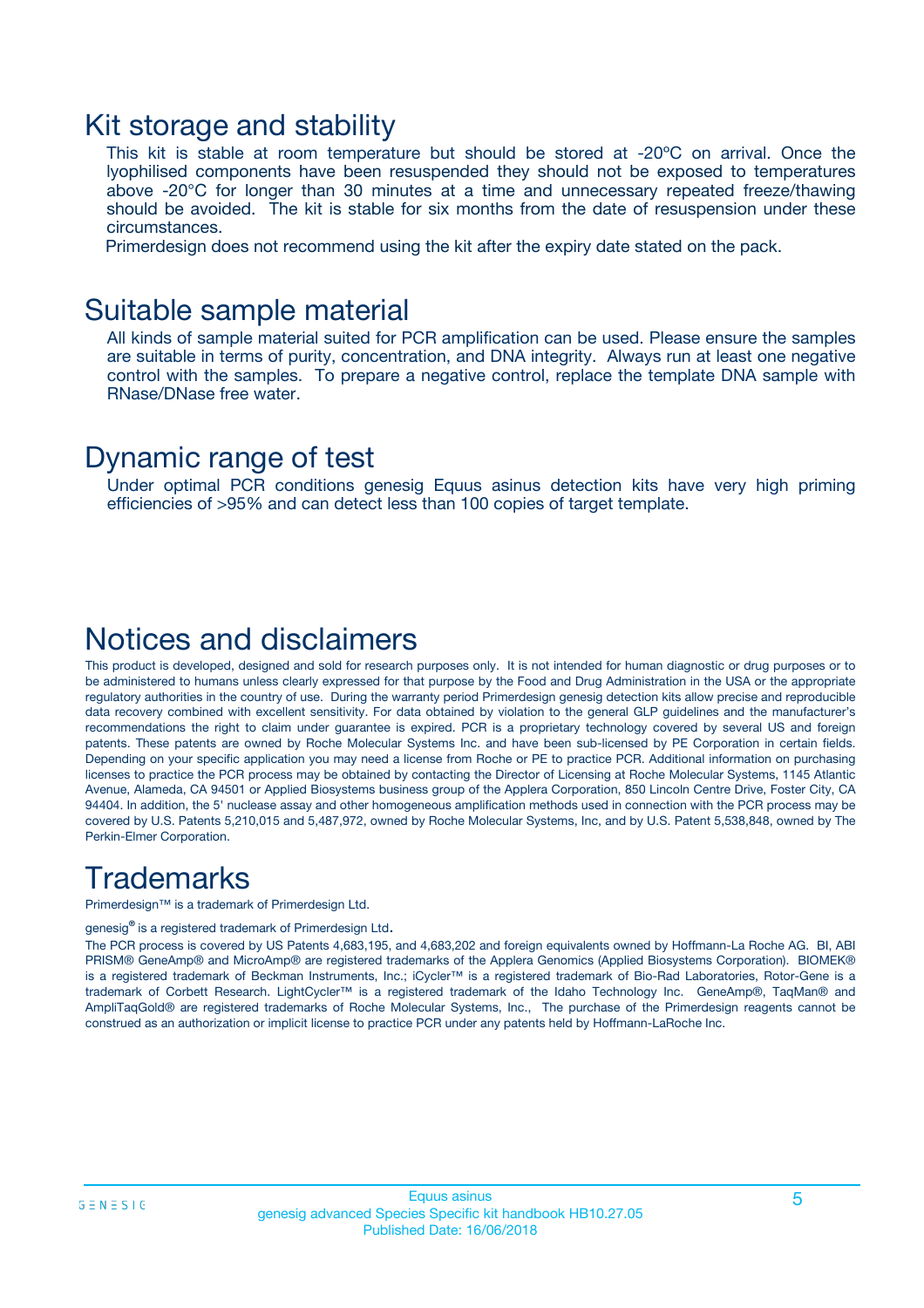### Resuspension protocol

To minimize the risk of contamination with foreign DNA, we recommend that all pipetting be performed in a PCR clean environment. Ideally this would be a designated PCR lab or PCR cabinet. Filter tips are recommended for all pipetting steps.

**1. Pulse-spin each tube in a centrifuge before opening.**

This will ensure lyophilised primer and probe mix is in the base of the tube and is not spilt upon opening the tube.

**2. Resuspend the primer/probe mix in the RNase/DNase free water supplied according to the table below:**

To ensure complete resuspension, vortex each tube thoroughly.

| Component - resuspend in water                                  | Volume   |
|-----------------------------------------------------------------|----------|
| <b>Pre-PCR pack</b>                                             |          |
| Equus asinus specific/universal animal primer/probe mix (BROWN) | 110 µl 1 |

#### **3. Resuspend the positive control template in the template preparation buffer supplied, according to the table below:**

To ensure complete resuspension, vortex the tube thoroughly.

| Component - resuspend in template preparation buffer | Volume   |
|------------------------------------------------------|----------|
| <b>Post-PCR heat-sealed foil</b>                     |          |
| Equus asinus Positive Control Template (RED) *       | $100$ ul |

\* This component contains high copy number template and is a VERY significant contamination risk. It must be opened and handled in a separate laboratory environment, away from the other components.

# qPCR detection protocol

**1. For each DNA sample prepare a reaction mix according to the table below:** Include sufficient reactions for positive and negative controls.

| Component                                                       | Volume          |
|-----------------------------------------------------------------|-----------------|
| oasig or PrecisionPLUS 2X qPCR Master Mix                       | $10 \mu$        |
| Equus asinus specific/universal animal primer/probe mix (BROWN) | 1 µl            |
| <b>RNase/DNase free water (WHITE)</b>                           | 4 µl            |
| <b>Final Volume</b>                                             | 15 <sub>µ</sub> |

- **2. Pipette 15µl of each mix into individual wells according to your qPCR experimental plate set up.**
- **3. Pipette 5µl of DNA template into each well, according to your experimental plate set up.** To obtain a strong signal, the ideal concentration of DNA is 1-3ng/µl. The concentration should not exceed 5ng/µl. Substitute sample DNA for RNase/DNase free water as a negative control. Substitute sample DNA for positive control template as a positive control.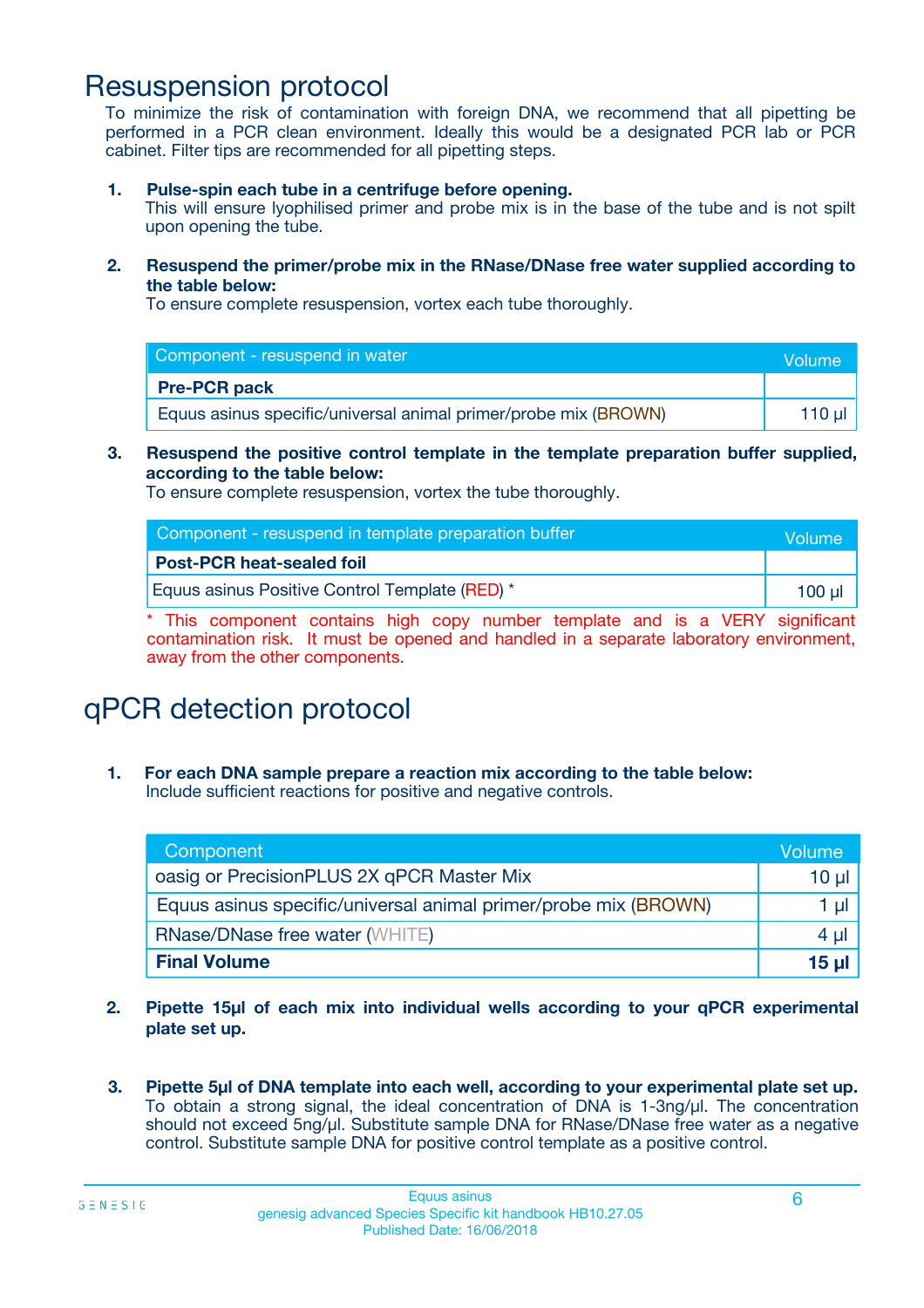# qPCR amplification protocol

Amplification conditions using oasig or PrecisionPLUS 2X qPCR Master Mix.

|             | <b>Step</b>       | <b>Time</b>     | <b>Temp</b> |
|-------------|-------------------|-----------------|-------------|
|             | Enzyme activation | 2 min           | 95 °C       |
| Cycling x50 | Denaturation      | 10 <sub>s</sub> | 95 °C       |
|             | DATA COLLECTION * | 60 s            | 60 °C       |

\* Fluorogenic data should be collected during this step through the FAM and VIC channels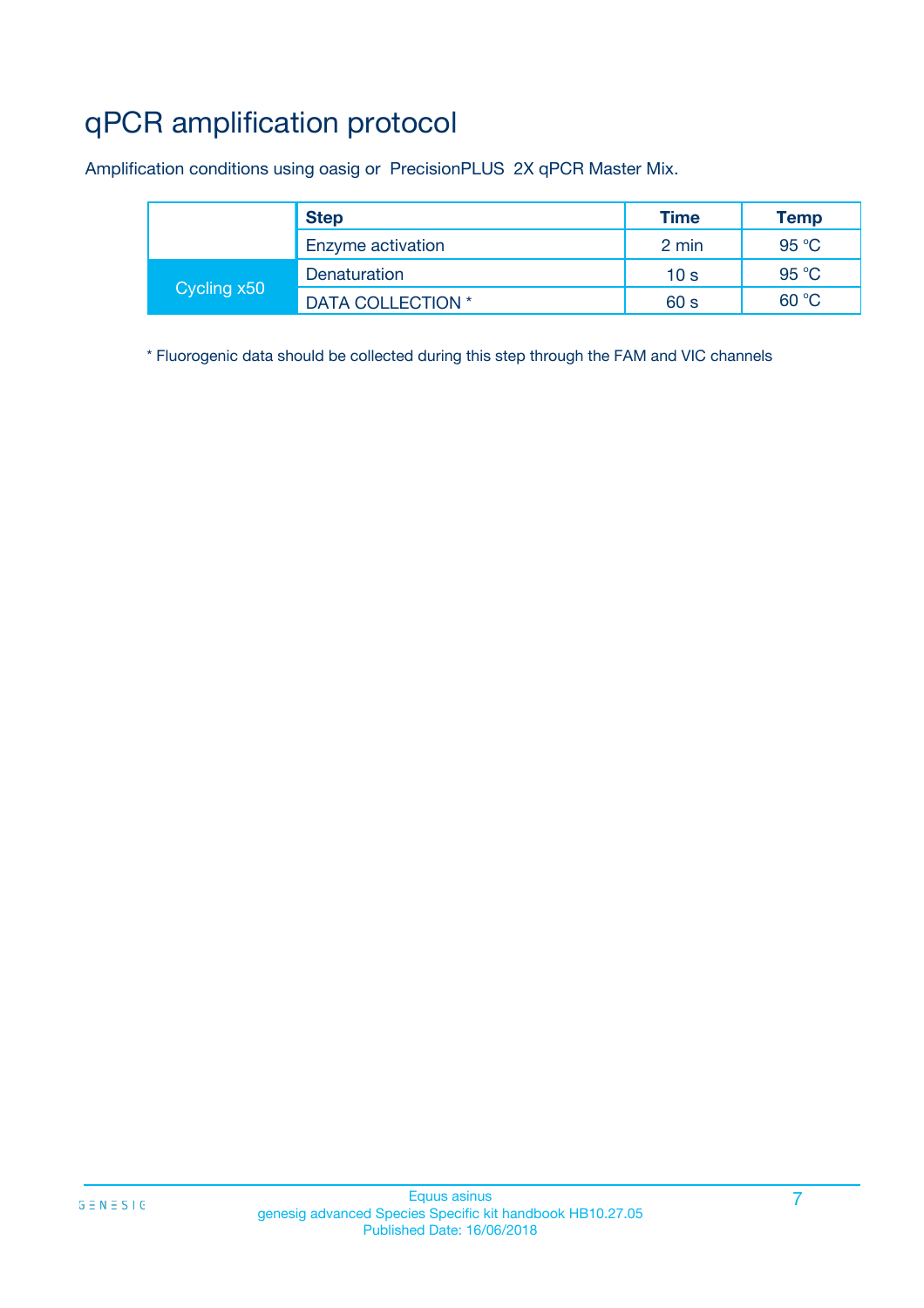### Interpretation of results

Under ideal test conditions the target of interest signal will give a positive signal, the negative control signal will be negative and the positive control signal will be positive. In alternative scenarios please refer to the following table for the correct interpretation:

| <b>Target</b><br>(FAM) | <b>Universal</b><br>signal<br>(NIC) | <b>Positive</b><br>control<br>(FAM & VIC) | <b>Negative</b><br>control<br>(FAM only) | Interpretation                                                              |
|------------------------|-------------------------------------|-------------------------------------------|------------------------------------------|-----------------------------------------------------------------------------|
| ÷                      | ÷                                   | ÷                                         |                                          | <b>POSITIVE RESULT</b><br>calculate species %<br>and check test sensitivity |
|                        |                                     | ÷                                         |                                          | <b>NEGATIVE RESULT</b>                                                      |
|                        |                                     |                                           |                                          |                                                                             |
| ÷                      |                                     | ÷                                         |                                          | <b>EXPERIMENT FAILED</b><br>due to PCR inhibition                           |
| $+$ / -                | $+ 1 -$                             | ٠                                         | $\leq$ 35                                | <b>EXPERIMENT FAILED</b><br>due to test contamination                       |
| $+ 1 -$                | $+ 1 -$                             | ÷                                         | > 35                                     | $\star$                                                                     |
|                        |                                     | ÷                                         |                                          | <b>NO ANIMAL DNA DETECTED</b>                                               |
|                        | $+/-$                               |                                           | + / -                                    | <b>EXPERIMENT FAILED</b>                                                    |

Positive control template (**RED**) is expected to amplify before Cq 32 in both the FAM and VIC channels. Failure to satisfy this quality control criterion is a strong indication that the experiment has been compromised.

\*Where the test sample is positive and the negative control is positive with a  $Cq > 35$ , the sample must be reinterpreted based on the relative signal strength of the two results:



If the sample amplifies  $> 5$  Cq earlier than the negative control then the sample should be reinterpreted (via the table above) with the negative control verified as negative.



If the sample amplifies  $< 5$  Cq earlier than the negative control then the positive sample result is invalidated and the result should be determined inconclusive due to test contamination. The test for this sample should be repeated.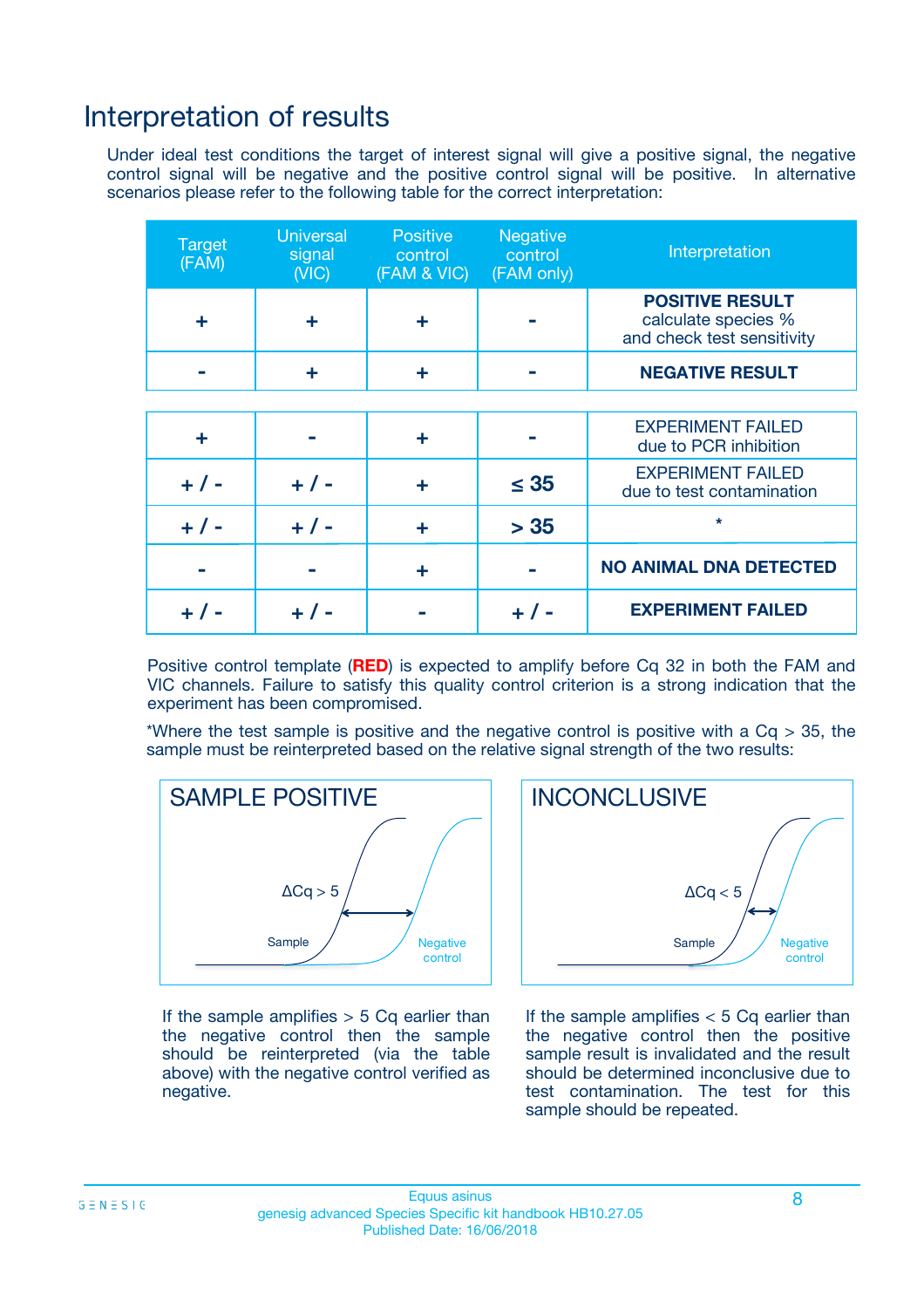#### **Calculating species %**

(n.b. a Microsoft Excel applet for automatic % calculation is available free of charge. Contact support@primerdesign.co.uk to request)

Species % = (2^-[(Cq Equus asinus [SAMPLE] – Cq Equus asinus [+ve control]) - (Cq Universal meat [SAMPLE] – Cq Universal meat [+ve control] )]) x 100

Worked example: test gives following Cq values:

Equus asinus test on sample: 24.1 Equus asinus test on positive control DNA: 23.5 Universal meat test on sample: 22.2 Universal meat test on positive control DNA: 22.4

Equus asinus $% =$ 

 $(2^{\wedge}-(24.1-23.5)-(22.2-22.4))) \times 100 =$ 

 $(2^{\wedge}$  -((0.6) - (-0.2)))  $\times$  100 =

 $(2^{\wedge}$  -0.8)  $\times$  100 = **57.4%** 

n.b. In rare circumstances, some samples may produce a speciation % greater then 100. This is usually due to the presence of PCR inhibition affecting the multiplex reaction and should be reported as 100%. If the reported speciation is greater than 400% then the level of PCR inhibition is likely too great for accurate speciation reporting. Samples such as these should be reextracted with extra washes to remove PCR inhibitors.